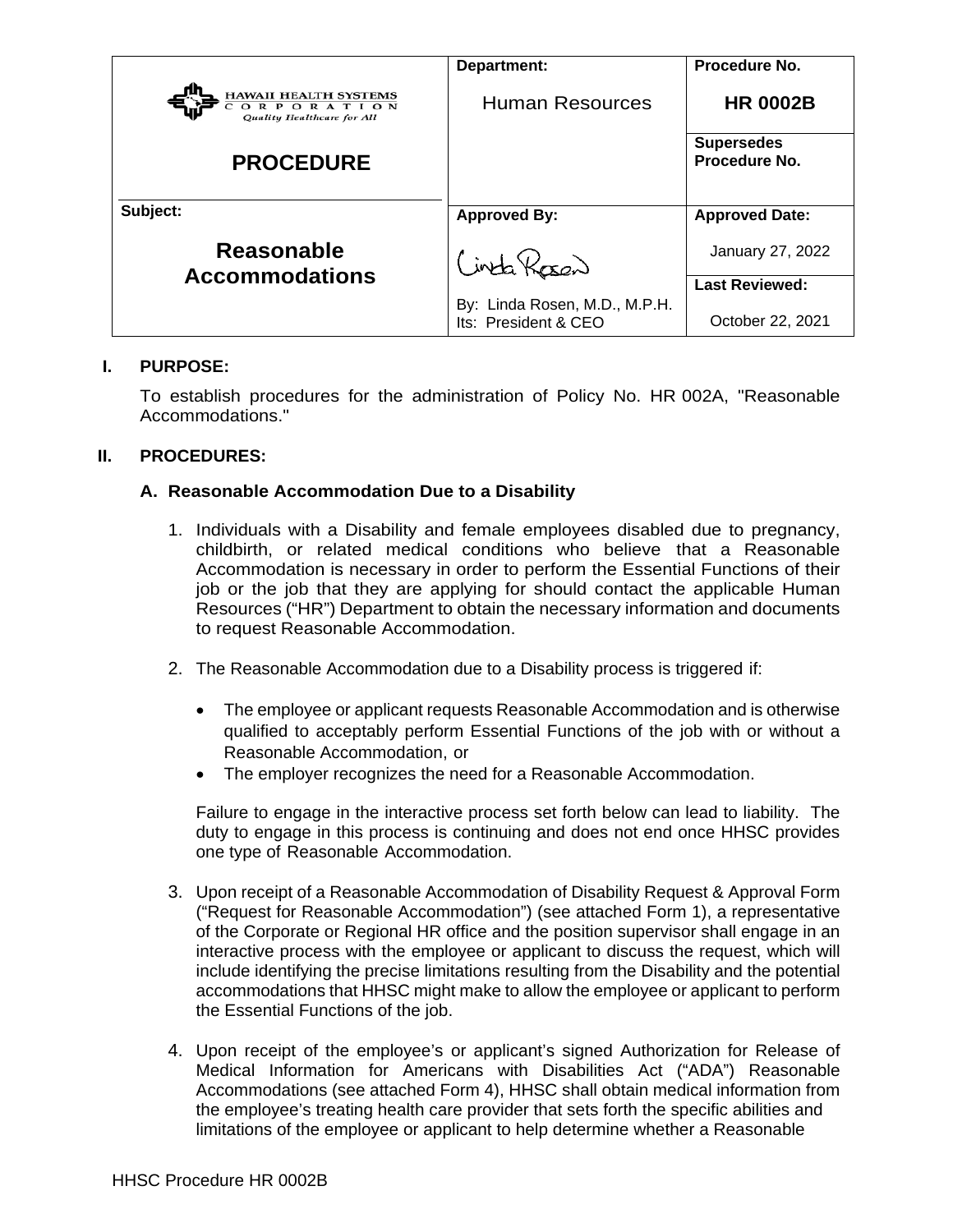Accommodation is feasible given the Essential Functions (as defined by the job description) of the position.

- 5. HHSC may also choose to have the employee or applicant examined by a physician selected by HHSC to document and substantiate the abilities and limitations of the employee or applicant to perform the Essential Functions of the position.
- 6. HHSC shall determine whether the requested accommodation creates an Undue Hardship on HHSC.
- 7. HHSC shall inform the employee or applicant of its decision on the Request for Reasonable Accommodation. If the Request for Reasonable Accommodation is denied and the employee or applicant disagrees with the determination, within ten (10) days of date of the denial, they may submit a Request for Reconsideration of Accommodation Request Due to New Information ("Second Accommodation Request") (see attached Form 2) to the applicable Corporate or Regional HR office.
- 8. If the Second Accommodation Request is denied, the employee or applicant shall be advised of their right to submit a Third Request for Reconsideration of second accommodation request Determination ("Third Redetermination Request") (see attached Form 3) to HHSC Corporate HR Office within twenty (20) days of the date of the determination of the Second Accommodation Request. The decision of HHSC Corporate is final.
- 9. The law does not require HHSC to provide the "best" Reasonable Accommodation. HHSC's obligation is to provide an accommodation that allows the individual to perform the Essential Functions of the job effectively, not the accommodation of the individual's choice. Nonetheless, HR will consider the individual's preferred accommodation.

#### **B. Reasonable Accommodations for Religious Beliefs**

- 1. An applicant or employee who believes he or she needs a Reasonable Accommodation due to a sincerely held religious belief should discuss the need for a possible accommodation with his or her supervisor or HHSC Corporate or Regional HR office.
- 2. Upon receipt of the written request, the position supervisor and a representative of Corporate or Regional HR office shall engage in an interactive process with the employee or applicant to discuss the request and the potential accommodations that HHSC might make to allow the employee or applicant to perform the Essential Functions of the job. The employee may be required to provide documentation to HHSC to verify his or her religious beliefs.
- 3. HHSC shall determine whether the Requested Accommodation creates an Undue Hardship on HHSC.
- 4. Absent Undue Hardship, HHSC will provide a Reasonable Accommodation for a sincerely held religious belief, which may include, but is not limited to, flexible scheduling, leave for religious observances, and modified dress or grooming practices.

### **C. Reasonable Accommodations for Domestic or Sexual Violence Victims**

1. An employee who is a victim of Domestic or Sexual Violence and who believes he or she needs a Reasonable Accommodation should contact the HHSC Corporate or Regional HR office.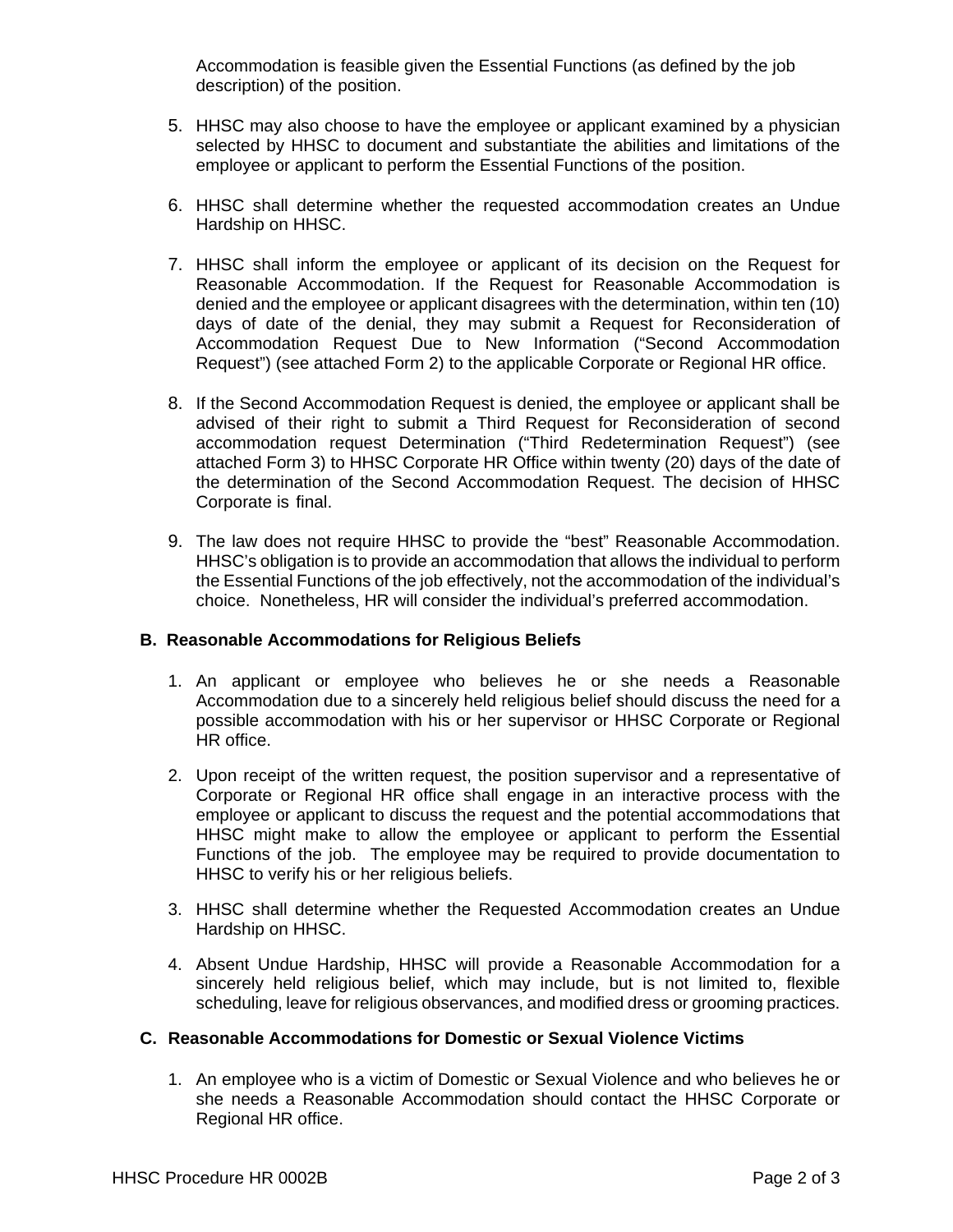- 2. Upon receipt of the written request, the position supervisor and a representative of the Corporate or Regional HR office shall engage in an interactive process with the employee to discuss the request and the potential accommodations that HHSC might make to allow the employee or applicant to perform the Essential Functions of the job. The employee may be required to provide documentation to HHSC to verify that the employee is a victim of Domestic or Sexual Violence.
- 3. HR shall determine whether the requested accommodation creates an Undue Hardship on HHSC.
- 4. Absent Undue Hardship, HHSC will provide the employee Reasonable Accommodation which may include, but is not limited to, changing the employee's telephone number or email address, increasing security, screening telephone calls, or allowing flexible hours.

## **D. Additional Information**

An employee or applicant who has questions or concerns regarding the policy or this procedure or both, should contact the applicable Corporate or Regional HRoffice.

# **III. ATTACHMENT(S):**

- Form 1: Reasonable Accommodation of Disability Request & Approval Form
- Form 2: Request for Reconsideration of Accommodation Request Due to New Information
- Form 3: Final Request for Reconsideration of Determination
- Form 4: Authorization for Release of Medical Information for Americans with Disabilities Act ("ADA") Reasonable Accommodations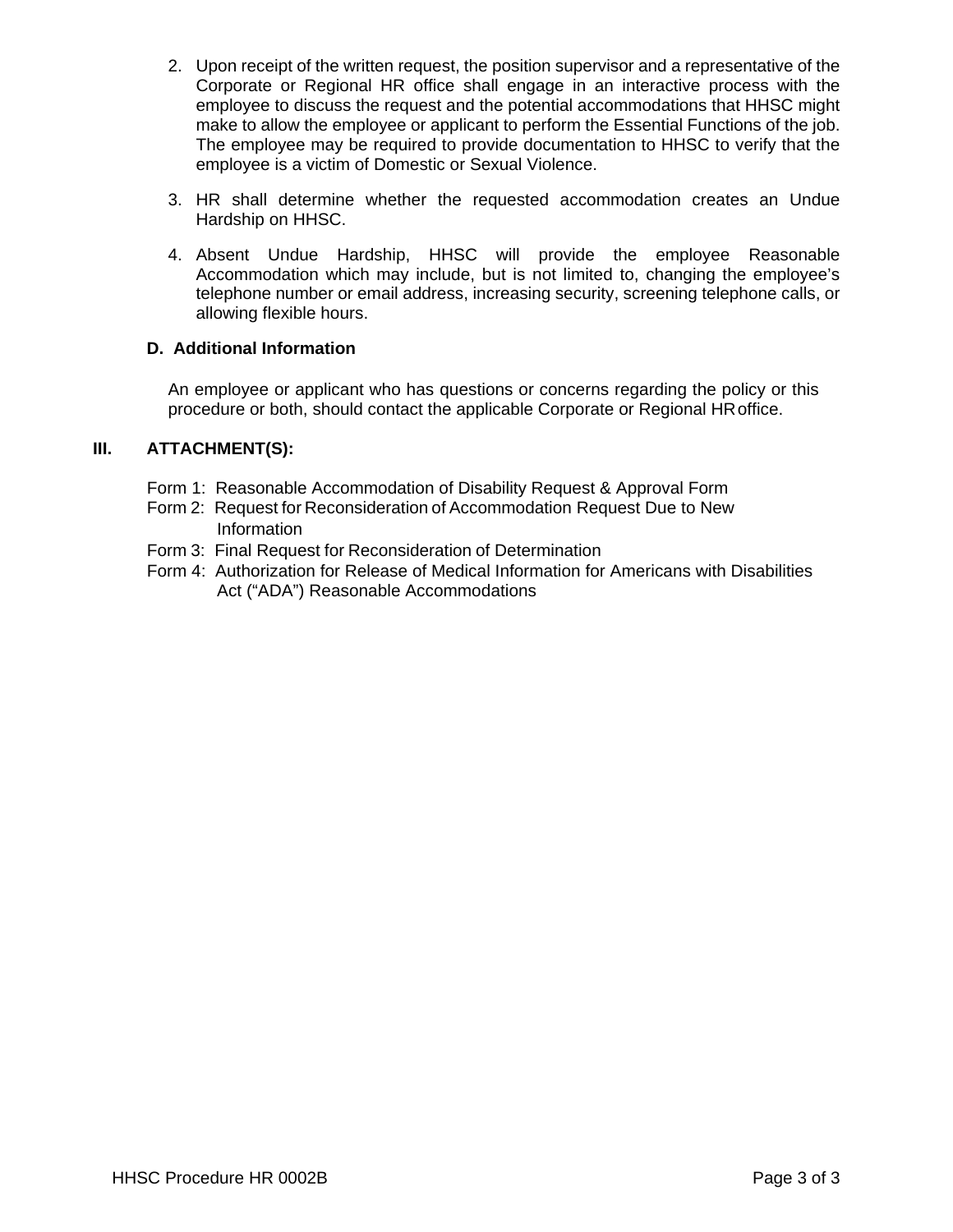# HAWAII HEALTH SYSTEMS CORPORATION REASONABLE ACCOMMODATION OF DISABILITY REQUEST & APPROVALFORM

|                         | Date of Submission of Request:              | Unit: |  |
|-------------------------|---------------------------------------------|-------|--|
| Doc. No.                |                                             |       |  |
|                         | Requestor is an: [ ] Applicant [ ] Employee |       |  |
| Position Involved:      |                                             |       |  |
| Location:               |                                             |       |  |
| Work or Home Phone No.: |                                             |       |  |

- 1) \*Identify the Reasonable Accommodation that is beingrequested:
- 2) Identify the nature of the Disability and the reason the Reasonable Accommodation is being requested:
- 3) Identify and attach to this Form 1, any information being submitted to support the request for Reasonable Accommodation:

\*Attach any relevant additional documents or use an additional sheet to support this request.

Requestor's Signature Date

## **Determination**

The request for Reasonable Accommodation is:

[ ] The agreed upon Reasonable Accommodation is:

[ ] No agreement was reached or a Reasonable Accommodation was deemed not warranted because: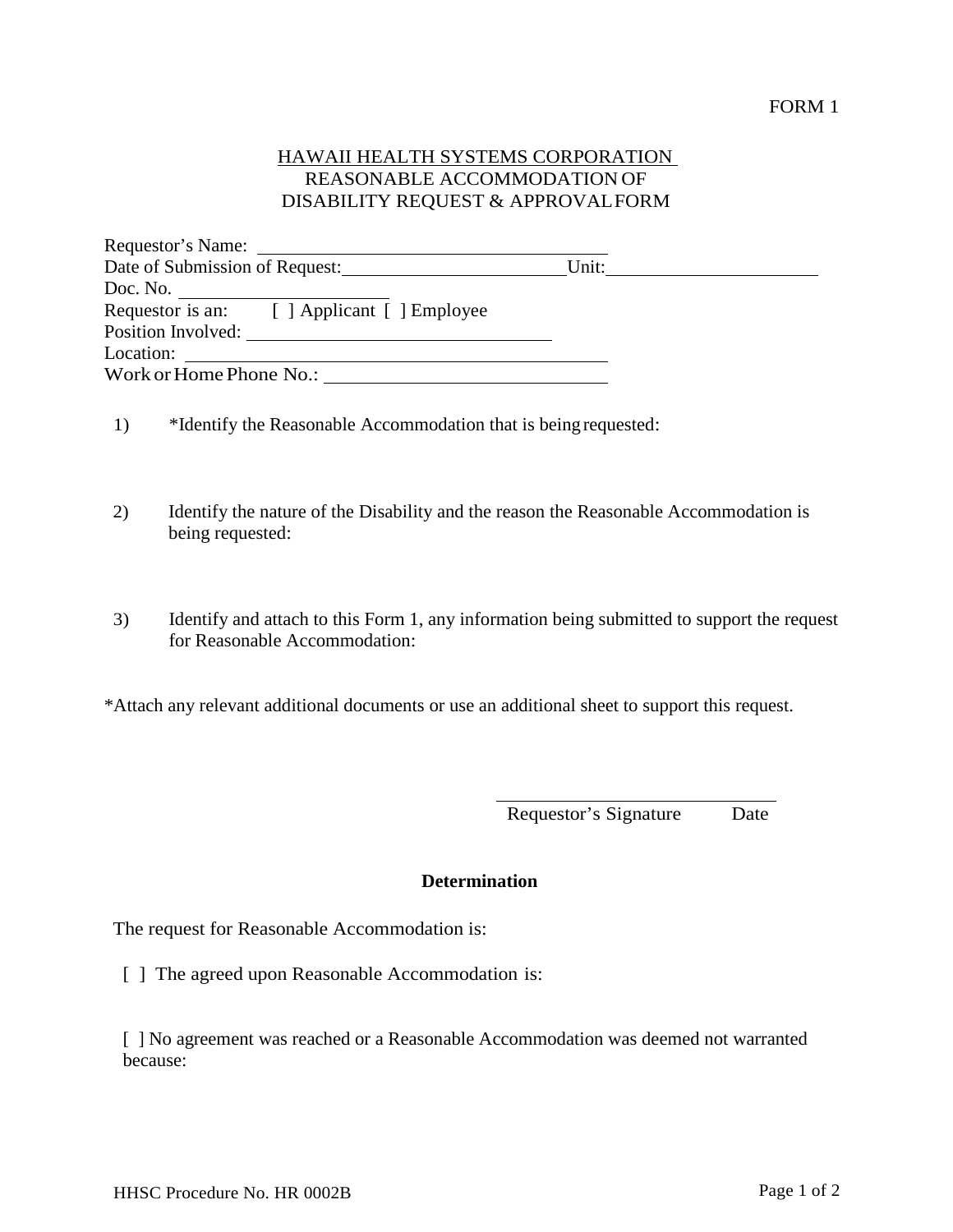If you disagree with this determination, you may submit to me a Request For Reconsideration Of Accommodation Request Due To New Information within ten (10) days of the date of receipt of this determination to further substantiate your request.

Regional Chief Human Resources Officer/Designee Date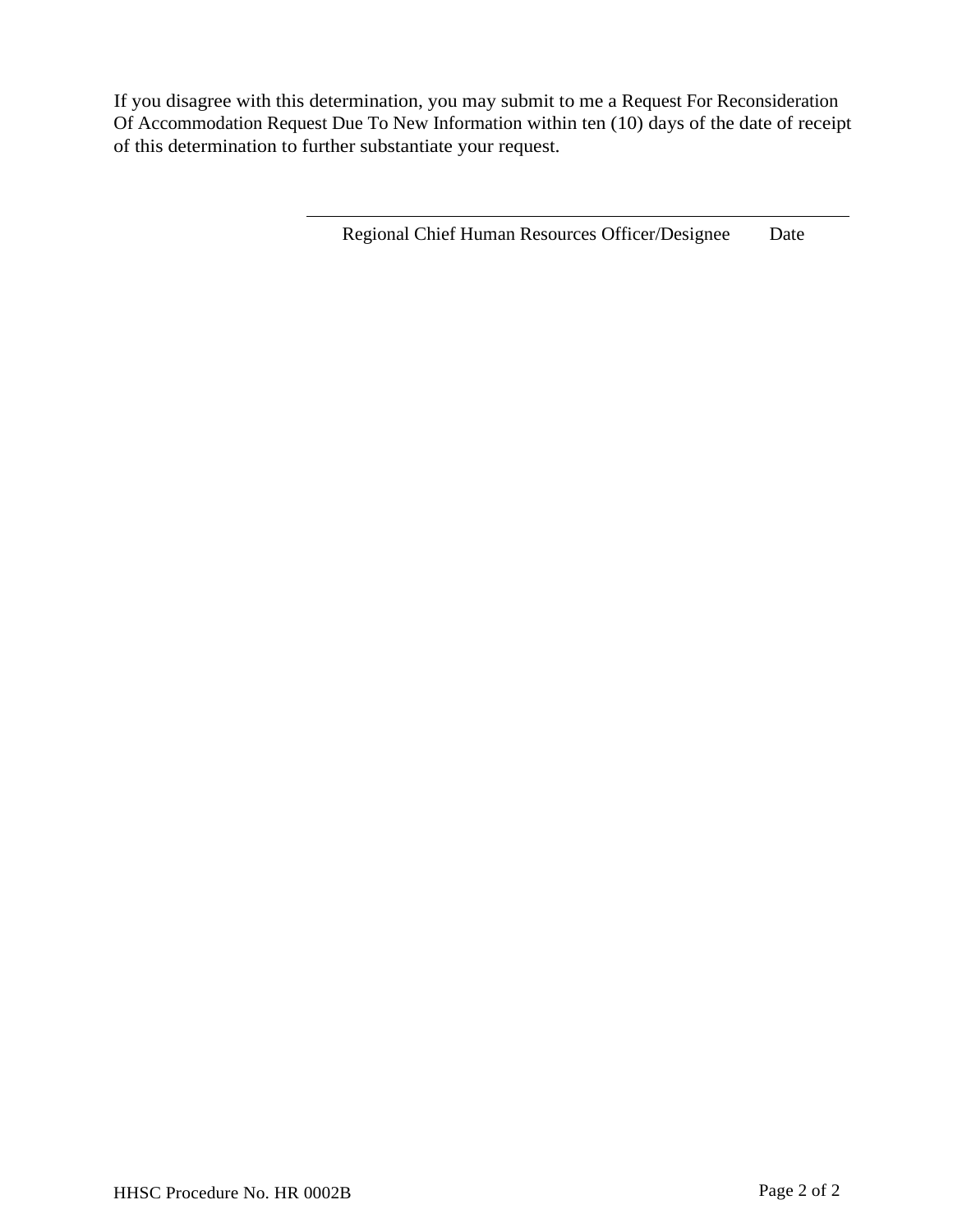## HAWAII HEALTH SYSTEMS CORPORATION REQUEST FOR RECONSIDERATION OF ACCOMMODATION REQUEST DUE TO NEW INFORMATION

Requestor's Name: \_\_\_\_\_\_\_\_\_\_\_\_\_\_\_\_\_\_\_\_\_\_\_\_\_\_\_\_\_\_\_\_\_\_\_\_\_\_ Date of Requestfor Reconsideration: Doc. No. Original Request: Doc. No. Current Request:

- 1) Is the same or a different Reasonable Accommodation being requested?
- 2) Has the nature of the disability or the reason for a Reasonable Accommodation changed?
- 3) Is there additional information to support the request for reconsideration? If so, please describe or attach the additional information.

Requestor's Signature Date

 $\overline{a}$ 

#### Determination

 The request for Reasonable Accommodation is approved: The agreed upon Reasonable Accommodation is:

[ ] No agreement was reached or a Reasonable Accommodation was deemed not warranted because:

If you disagree with this determination, you may submit a Final Request for Reconsideration of Determination within twenty (20) days of the date of this determination to the HHSC Corporate HR Office, 3675 Kilauea Avenue, Honolulu, HI 96816 explaining the reasons for the request. The decision of the HHSC Corporate Office is final.

Regional Chief Human Resources Officer/Designee Date

Regional Chief Executive Officer Date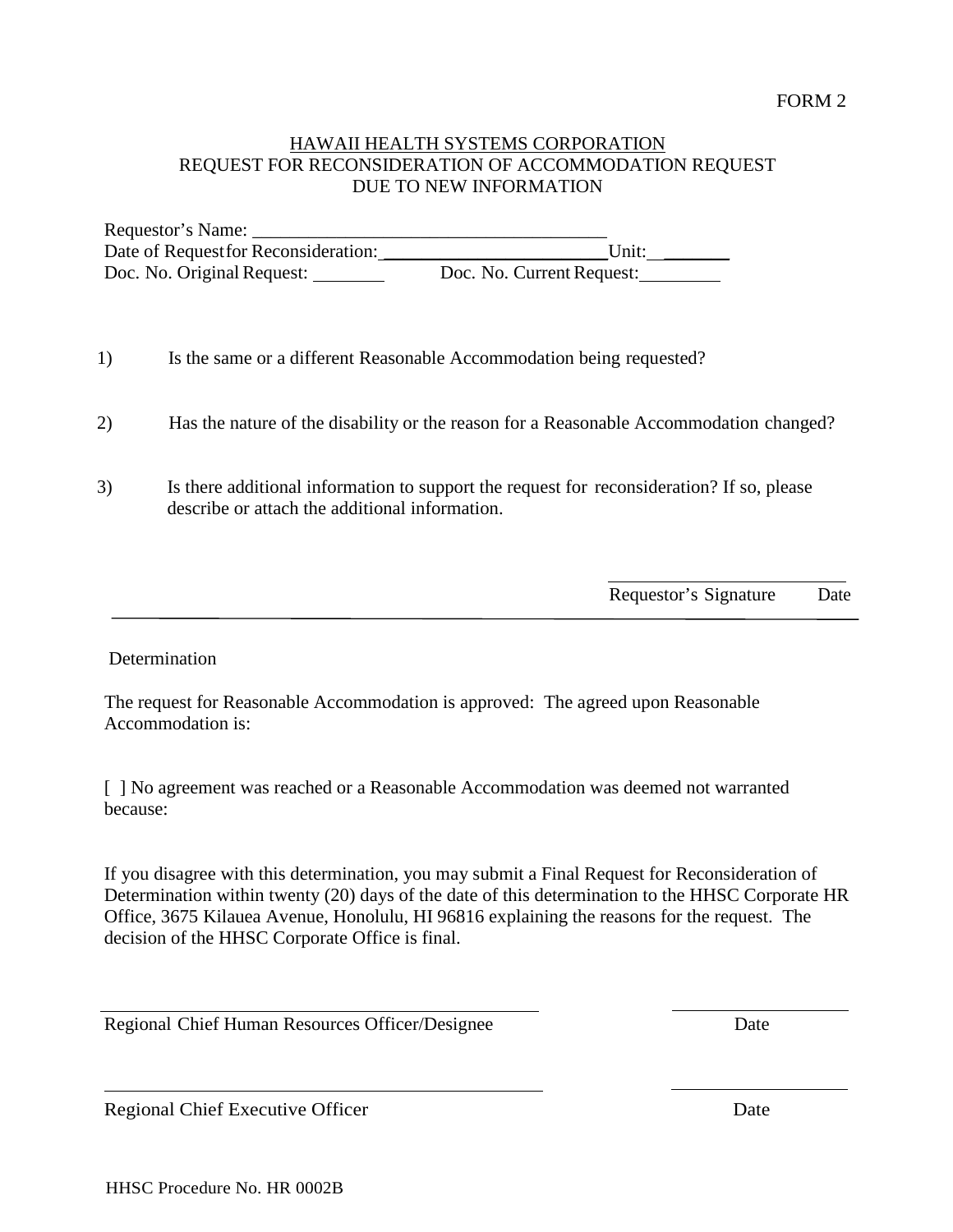# HAWAII HEALTH SYSTEMS CORPORATION

# FINAL REQUEST FOR RECONSIDERATION OF DETERMINATION

| Requestor's Name:                    |                           |  |
|--------------------------------------|---------------------------|--|
| Date of Request for Reconsideration: | Unit:                     |  |
| Doc. No. Original Request:           | Doc. No. Current Request: |  |

Reason(s) requesting redetermination:

Requestor's Signature Date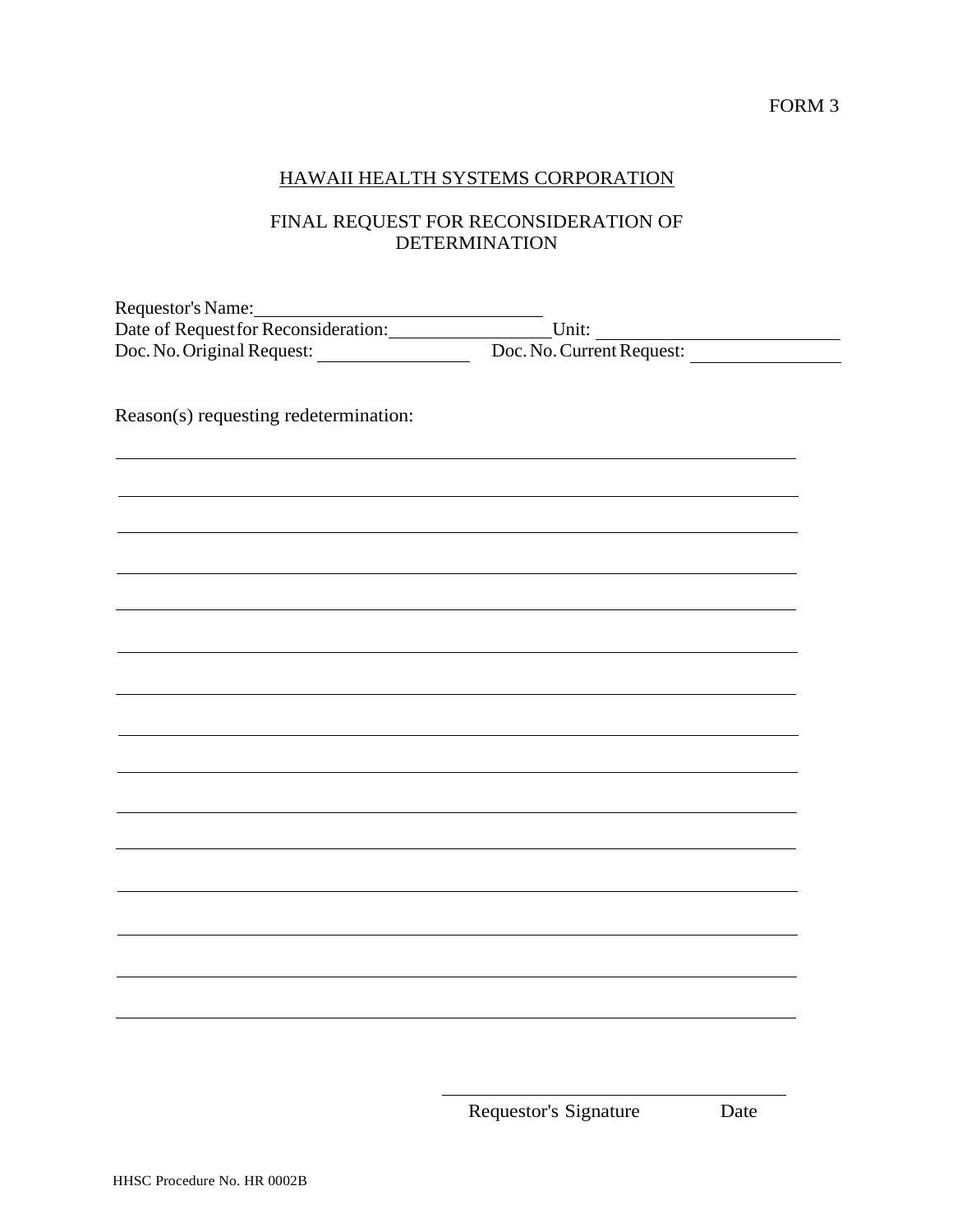# **HAWAII HEALTH SYSTEMS CORPORATION**

# **Authorization for Release of Medical Information for Americans with Disabilities Act ("ADA") Reasonable Accommodations**

| Health Care Provider Address: New York 1988 and 2008                                                                                                                                                                           |  |
|--------------------------------------------------------------------------------------------------------------------------------------------------------------------------------------------------------------------------------|--|
| Health Care Provider Fax Number:<br><u> </u>                                                                                                                                                                                   |  |
| Patient Name: 1988                                                                                                                                                                                                             |  |
| Patient Date of Birth: 2008 and 2008 and 2008 and 2008 and 2008 and 2008 and 2008 and 2008 and 2008 and 2008 and 2008 and 2008 and 2008 and 2008 and 2008 and 2008 and 2008 and 2008 and 2008 and 2008 and 2008 and 2008 and 2 |  |
| Patient Address: 2008. 2009. 2010. 2010. 2012. 2013. 2014. 2015. 2016. 2017. 2018. 2019. 2016. 2017. 2018. 201                                                                                                                 |  |

**This form does not cover, and the information to be disclosed should not contain, genetic information. "Genetic Information" includes: information about an individual's genetic tests; information about genetic tests of an individual's family members; information about the manifestation of a disease or disorder in an individual's family members (family medical history); an individual's request for, or receipt of, genetic services, or the participation in clinical research that includes genetic services by the individual or a family member of the individual; and genetic information of a fetus carried by an individual or by a pregnant woman who is a family member of the individual and the genetic information of any embryo legally held by the individual or family member using an assisted reproductive technology.**

## I, Samme of Patient, authorize is a set of Patient Dente and Security and Security 1, and  $\Gamma$

[Name of Healthcare Provider] to disclose to Hawaii Health Systems Corporation, or any other person authorized by Hawaii Health Systems Corporation, medical information that is specifically related and necessary to determine whether I have a disability and whether accommodations can be made. I authorize Hawaii Health Systems Corporation, or others as authorized by Hawaii Health Systems Corporation, to speak to my treating health care provider directly in regards to any questions with respect to my condition as it relates to the performance of the essential functions of my job and any accommodations that may be necessary, to the extent that it will assist Hawaii Health Systems Corporation to make a decision related to my request for accommodation(s) in a timely manner. I also authorize my treating health care provider to provide information as to whether my condition presents a direct threat to the health and safety of me or others. The persons allowed by this Authorization are only authorized to request information from my treating health care provider that is job-related and does not include genetic information.